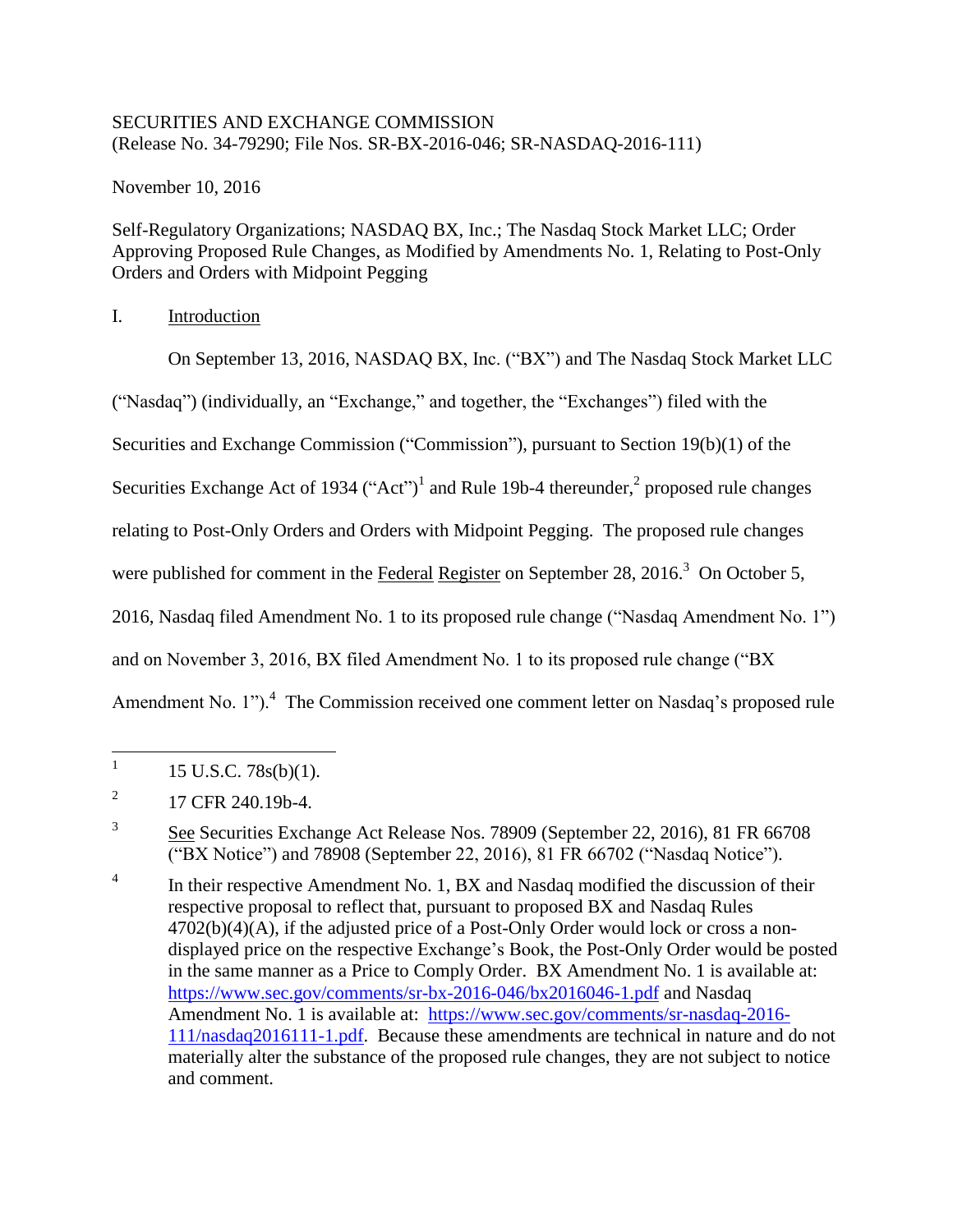change<sup>5</sup> and a response letter from Nasdaq.<sup>6</sup> The Commission is approving the Exchanges' proposals, as modified by their corresponding Amendment No. 1.

### II. Description of the Proposed Rule Changes

The Exchanges are proposing to amend the behavior of Post-Only Orders when they interact with resting Non-Displayed Orders, and the behavior of Orders with Midpoint Pegging in a crossed market. The Exchanges' proposals are substantively identical in many respects. Therefore, the description below describes the proposals jointly but notes material differences where applicable.<sup>7</sup>

Currently, BX and Nasdaq Rules  $4702(b)(4)(A)$  provide that, if the adjusted price<sup>8</sup> of a

Post-Only Order would lock or cross an Order on the respective Exchange's Book, the Post-Only Order would be repriced, ranked, and displayed at one minimum price increment below the current best-priced Order to sell on the respective Exchange's Book (for bids) or above the current best-priced Order to buy on the respective Exchange's Book (for offers). Under the

 5 See Letter from Joseph Saluzzi and Sal Arnuk, Partners, Themis Trading LLC, to Brent J. Fields, Secretary, Commission, dated October 10, 2016 ("Themis Letter").

<sup>6</sup> See Letter from Jeffrey S. Davis, Vice President and Deputy General Counsel, The NASDAQ Stock Market LLC, to Brent J. Fields, Secretary, Commission, dated November 8, 2016 ("Response Letter").

<sup>7</sup> For more details regarding the Exchanges' proposals, see Nasdaq Notice and BX Notice, supra note 3.

<sup>&</sup>lt;sup>8</sup> According to BX and Nasdaq Rules  $4702(b)(4)(A)$ , if a Post-Only Order would lock or cross a Protected Quotation, the price of the Order would first be adjusted. If the Order is Attributable, its adjusted price would be one minimum price increment lower than the current Best Offer (for bids) or higher than the current Best Bid (for offers). If the Order is not Attributable, its adjusted price would be equal to the current Best Offer (for bids) or the current Best Bid (for offers). However, the Order would not post or execute until the Order, as adjusted, is evaluated with respect to Orders on the respective Exchange's Book.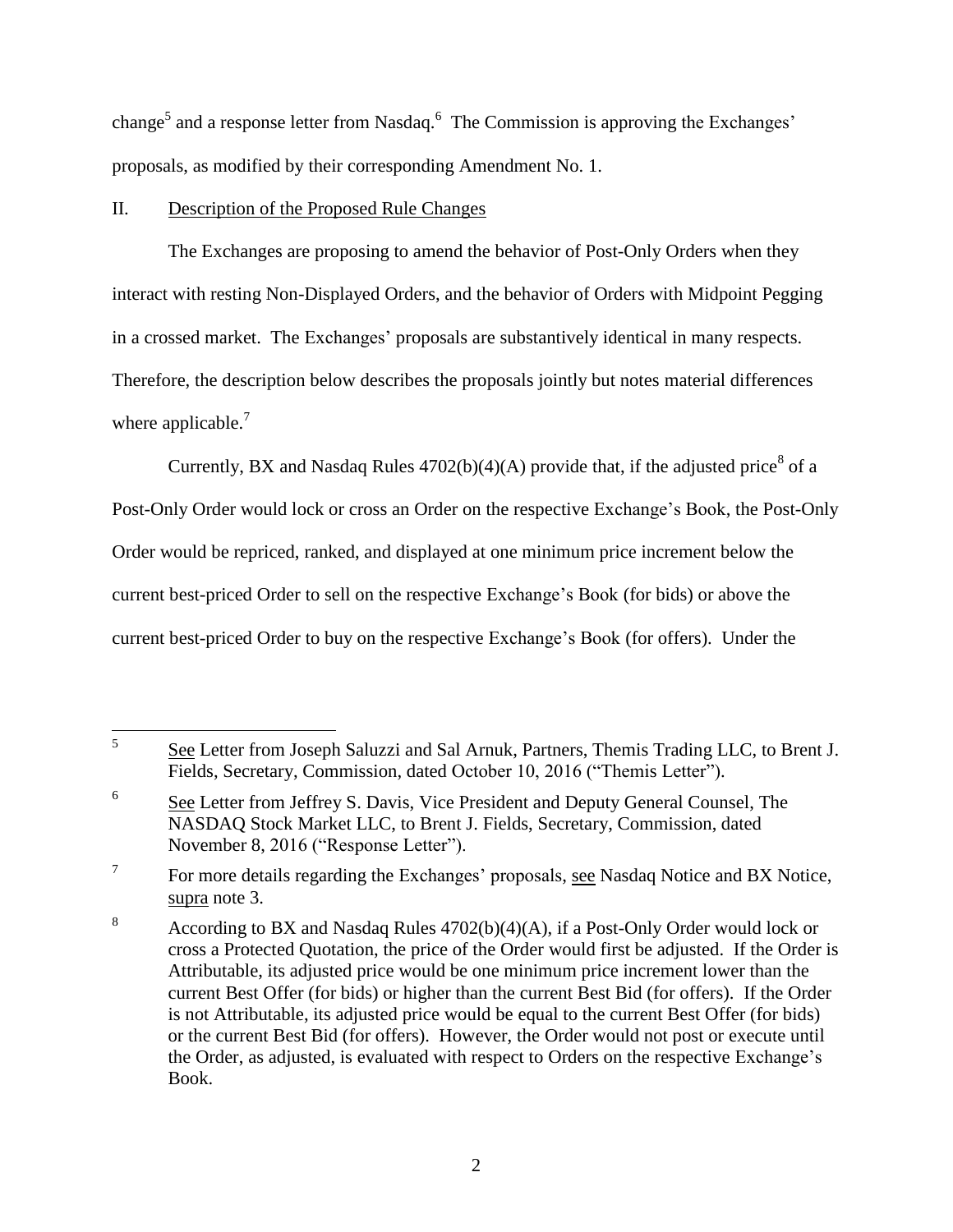proposals,<sup>9</sup> if the adjusted price of the Post-Only Order would lock or cross a non-displayed price on the respective Exchange's Book, the Post-Only order would be posted in the same manner as a Price to Comply Order. $^{10}$  However, the Post Only Order would execute:

- on Nasdaq if (i) it is priced below \$1.00 and the value of price improvement associated with executing against an Order on the Nasdaq Book (as measured against the original limit price of the Order) equals or exceeds the sum of fees changed for such execution and the value of any rebate that would be provided if the Order posted to the Nasdaq Book and subsequently provided liquidity, or (ii) it is priced at \$1.00 or more and the value of price improvement associated with executing against an Order on the Nasdaq Book (as measured against the original limit price of the Order) equals or exceeds \$0.01 per share;<sup>11</sup> and
- on BX, if (i) it is priced at \$1.00 or more,<sup>12</sup> or (ii) it is priced below \$1.00 and the value of price improvement associated with executing against an Order on the

<sup>—&</sup>lt;br>9 The Exchanges are also proposing conforming changes throughout BX and Nasdaq Rules  $4702(b)(4)(A)$  to reflect this change.

<sup>&</sup>lt;sup>10</sup> According to BX and Nasdaq Rules  $4702(b)(1)(A)$ , if the entered limit price of a Price to Comply Order would lock or cross a Protected Quotation and the Price to Comply Order could not execute against an Order on the respective Exchange's Book at a price equal to or better than the price of the Protected Quotation, the Price to Comply Order will be displayed on the respective Exchange's Book at a price one minimum price increment lower than the current Best Offer (for a Price to Comply Order to buy) or higher than the current Best Bid (for a Price to Comply Order to sell), but will also be ranked on the respective Exchange's Book with a non-displayed price equal to the current Best Offer (for a Price to Comply Order to buy) or the current Best Bid (for a Price to Comply Order to sell).

<sup>&</sup>lt;sup>11</sup> This behavior related to the execution of the Post-Only Order is not changed by Nasdaq's proposal.

 $12$  On BX, unlike on Nasdaq, executions in securities priced at or above \$1 result in rebates for the accessor of liquidity and as such it is always in the best interest of the incoming Post-Only Order to execute in securities at or above \$1.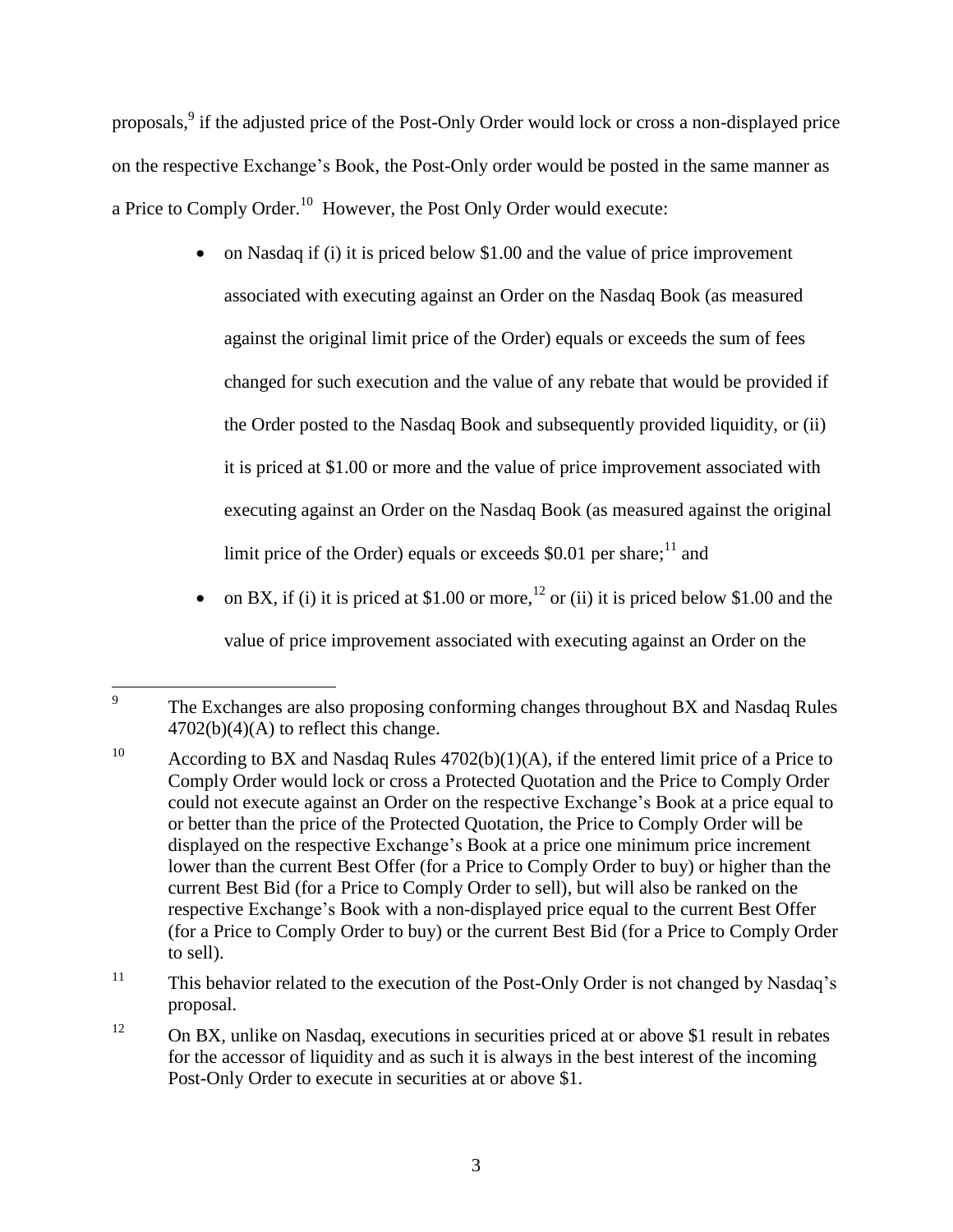Exchange Book (as measured against the original limit price of the Order) equals or exceeds the sum of fees charged for such execution and the value of any rebate that would be provided if the Order posted to the Exchange Book and subsequently provided liquidity.<sup>13</sup>

Currently, BX and Nasdaq Rules 4702(b)(4)(A) also provide that, if the Post-Only Order would not lock or cross a Protected Quotation but would lock or cross an Order on the respective Exchange's Book, the Post Only Order would be repriced, ranked, and displayed at one minimum price increment below the current best-priced Order to sell on the respective Exchange's Book (for bids) or above the current best-priced Order to buy on the respective Exchange's Book (for offers). Under the proposals, <sup>14</sup> if the Post-Only Order would not lock or cross a Protected Quotation but would lock or cross a Non-Displayed Order on the respective Exchange's Book, the Post-Only Order would be posted, ranked, and displayed at its limit price.<sup>15</sup> However, the Post Only Order would execute:

> • on Nasdaq if (i) it is priced below \$1.00 and the value of price improvement associated with executing against an Order on the Nasdaq Book equals or exceeds the sum of fees charged for such execution and the value of any rebate that would be provided if the Order posted to the Nasdaq Book and subsequently provided liquidity, or (ii) it is priced at \$1.00 or more and the value of price improvement

<sup>13</sup> This behavior related to the execution of the Post-Only Order is not changed by BX's proposal.

<sup>&</sup>lt;sup>14</sup> The Exchanges are also proposing conforming changes throughout BX and Nasdaq Rules  $4702(b)(4)(A)$  to reflect this change.

<sup>&</sup>lt;sup>15</sup> One effect of this proposal is that, when a Post-Only Order encounters a Non-Displayed Order that is a Midpoint Peg Order and posts at its limit price, the Post-Only Order would establish a new NBBO and the Midpoint Peg Order would either be cancelled or readjusted based on the change to the NBBO.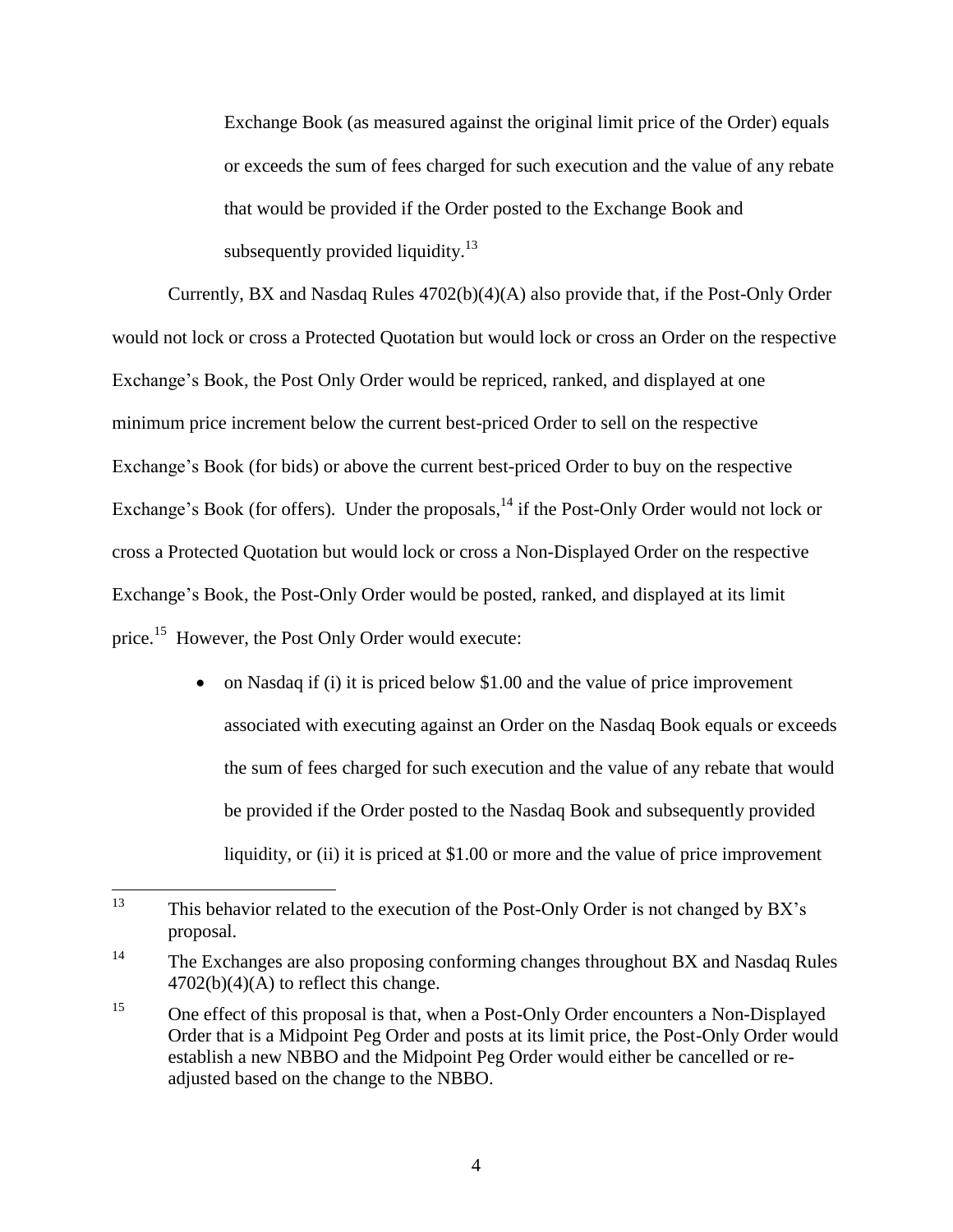associated with executing against an Order on the Nasdaq Book equals or exceeds \$0.01 per share;  $16$  and

on BX, if (i) it is priced at \$1.00 or more,  $^{17}$  or (ii) it is priced below \$1.00 and the value of price improvement associated with executing against an Order on the Exchange Book equals or exceeds the sum of fees charged for such execution and the value of any rebate that would be provided if the Order posted to the Exchange Book and subsequently provided liquidity.<sup>18</sup>

Currently, Nasdaq Rule 4702(b)(5)(A) provides that, if the NBBO is crossed, a Midpoint

Peg Post-Only Order<sup>19</sup> would nevertheless be priced at the midpoint between the NBBO.

Currently, BX and Nasdaq Rules 4703(d) provide that, in the case of an Order with Midpoint

Pegging,<sup>20</sup> if the Inside Bid and Inside Offer are crossed, the Order would nevertheless be priced

at the midpoint between the Inside Bid and the Inside Offer. Moreover, even if the Inside Bid

and Inside Offer are crossed, an Order with Midpoint Pegging that crossed an Order on the

respective Exchange's Book would execute. Under the proposed amendments to Nasdaq Rule

 $16\,$ This behavior related to the execution of the Post-Only Order is not changed by Nasdaq's proposal.

<sup>&</sup>lt;sup>17</sup> On BX, unlike on Nasdaq, executions in securities priced at or above \$1 result in rebates for the accessor of liquidity and as such it is always in the best interest of the incoming Post-Only Order to execute in securities at or above \$1.

<sup>&</sup>lt;sup>18</sup> This behavior related to the execution of the Post-Only Order is not changed by BX's proposal.

<sup>&</sup>lt;sup>19</sup> According to Nasdaq Rule  $4702(b)(5)(A)$ , a Midpoint Peg Post-Only Order is an Order Type with a Non-Display Order Attribute that is priced at the midpoint between the NBBO and that would execute upon entry only in circumstances where economically beneficial to the party entering the Order.

<sup>&</sup>lt;sup>20</sup> According to BX and Nasdaq Rules 4703(d), Midpoint Pegging means Pegging with reference to the midpoint between the Inside Bid and the Inside Offer. The price to which an Order is pegged is referred to as the Inside Quotation, Inside Bid, or Inside Offer, as appropriate.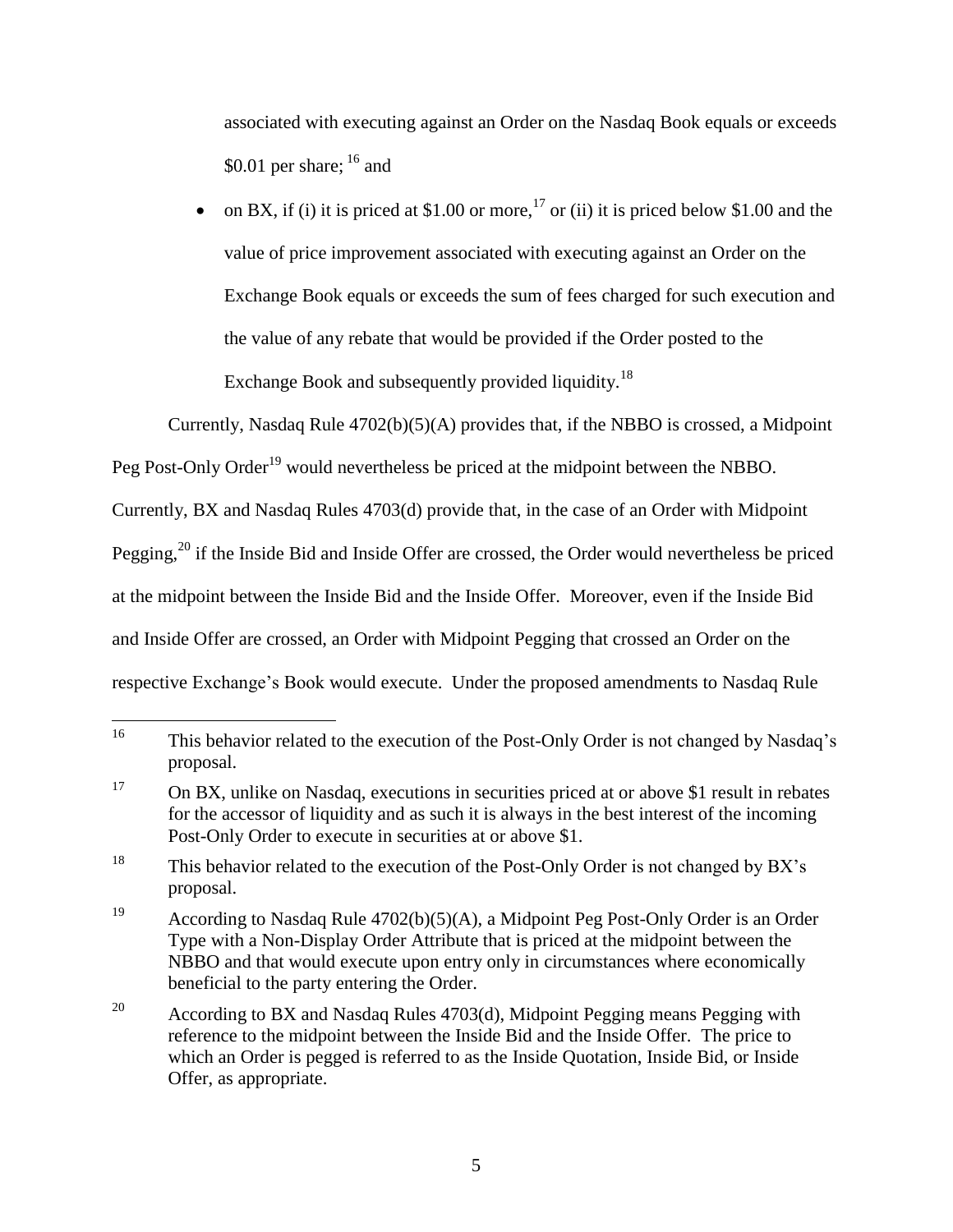4702(b)(5)(A), if the NBBO is crossed, any existing Midpoint Peg Post-Only Order would be cancelled and any new Midpoint Peg Post-Only Order would be rejected. Similarly, under the proposed amendments to BX and Nasdaq Rules 4703(d), if the Inside Bid and Inside Offer are crossed, any existing Order with Midpoint Pegging would be rejected and any new Order with Midpoint Pegging would be cancelled.

#### III. Summary of Comments and Response to Comments

The Commission received a comment letter opposing Nasdaq's proposal and a response letter from Nasdaq.<sup>21</sup>

Regarding Nasdaq's proposal, the commenter specifically questions whether allowing Post-Only Orders to lock Non-Displayed Orders would help or enhance price discovery.<sup>22</sup> The commenter also questions whether allowing this locking behavior would undermine investors' reliance on the public market of bids, offers, and trades to reflect the true price of an asset.<sup>23</sup> Moreover, the commenter questions the impact of this proposal on the ban against locked and crossed markets.<sup>24</sup> Finally, the commenter questions whether allowing a non-displayed locked market would maintain fair and orderly efficient markets, facilitate capital formation, and protect and serve the interests of investors.<sup>25</sup>

In response to these comments, Nasdaq states that its proposal to modify the processing of Post-Only Orders under a narrow set of conditions would ensure that the market operates as

 $22$  See Themis Letter at 3.

<sup>23</sup> See id.

 $24$  See id. at 4.

<sup>21</sup> See supra notes 5 and 6.

 $25$  See id. This commenter also urges the Commission to eliminate all post-only order types. See id. at 1. The Commission notes that the comment urging the elimination of all post-only orders types is beyond the scope of the proposals.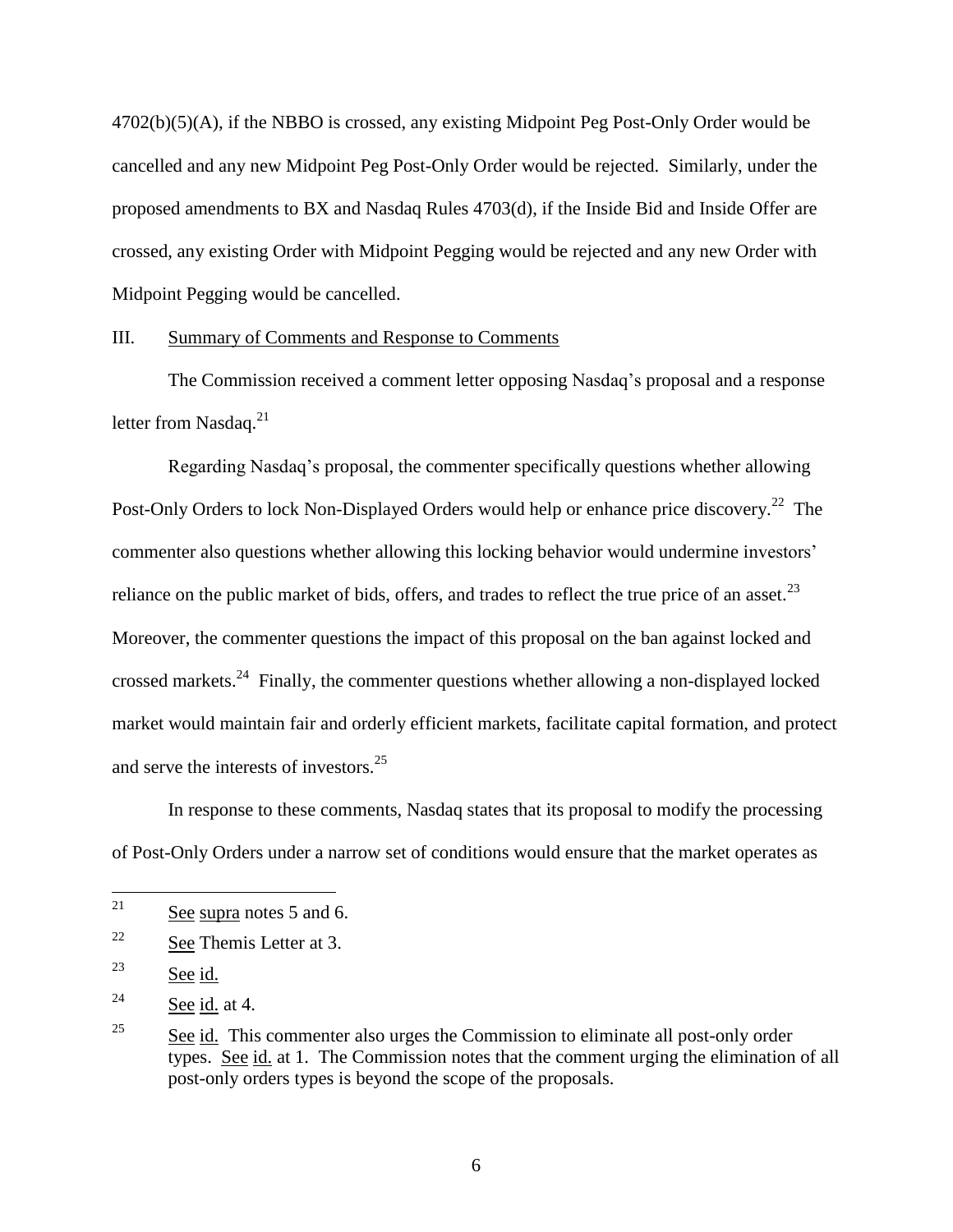efficiently as possible, reduce information leakage, and improve execution quality.<sup>26</sup> In addition, according to Nasdaq, posting Post-Only Orders at their limit price would result in tighter bid-ask spreads relative to the current re-pricing practice, and tighter spreads would reflect enhanced price discovery.<sup>27</sup> Moreover, according to Nasdaq, many economists believe that a locked market is "the truest reflection of the price of an asset."<sup>28</sup> Therefore, Nasdaq believes that allowing buyers and sellers to reflect their true demand and supply prices, rather than re-pricing to an artificial price, would enhance investors' experience on Nasdaq.<sup>29</sup> Nasdaq notes that the proposal does not permit a locked market as defined by Rule 610 of Regulation NMS, as Rule 610 defines a locked market as the display of bids and offers at the same price, while Nasdaq's proposal would involve only the display of a bid or an offer, but not both.<sup>30</sup> Finally, Nasdaq states its belief that the proposal is consistent with maintaining fair and orderly markets, efficient capital formation, and the protection of investors.<sup>31</sup> According to Nasdaq, the proposal would lead to tighter spreads, better execution prices, and lower information leakage for investors who currently quote and trade on Nasdaq.<sup>32</sup> Nasdaq states that it anticipates that, as a result of the proposal, current members would quote and trade more actively and new members would commence quoting and trading, which would further enhance the quality of the Nasdaq market.<sup>33</sup>

- $27$  See id. at 2.
- $28$  See id. at 3.
- <sup>29</sup> See id.
- <sup>30</sup> See id.
- $31$  See id.
- <sup>32</sup> See id.
- <sup>33</sup> See id.

 $26\,$ See Response Letter at 1-2.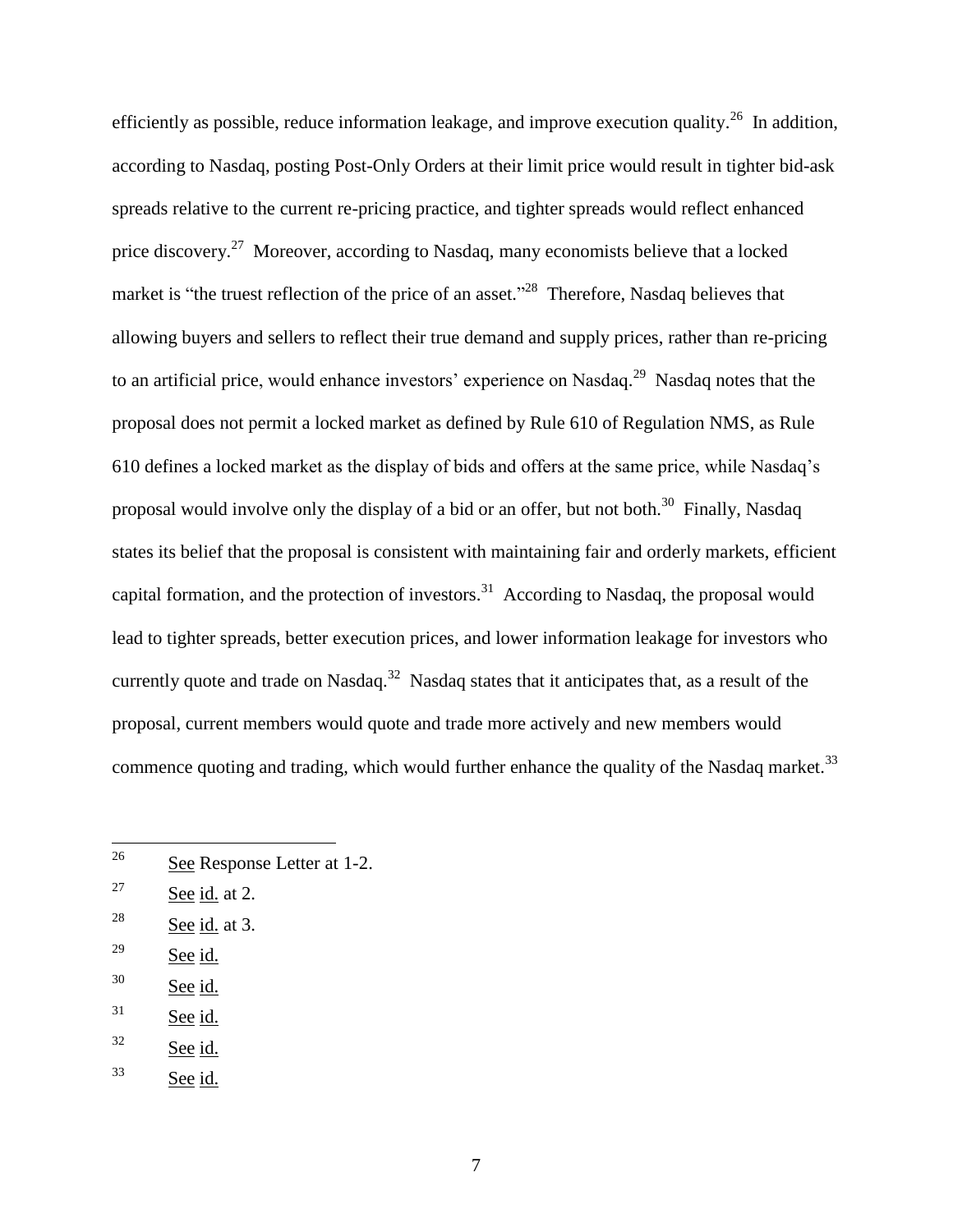#### IV. Commission Findings

After careful review, the Commission finds that the proposed rule changes, as modified by Amendments No. 1, are consistent with the requirements of the Act and the rules and regulations thereunder applicable to a national securities exchange.<sup>34</sup> In particular, the Commission finds that the proposed rule changes, as modified by Amendments No. 1, are consistent with Section  $6(b)(5)$  of the Act,<sup>35</sup> which requires, among other things, that the rules of a national securities exchange be designed to prevent fraudulent and manipulative acts and practices, to promote just and equitable principles of trade, to remove impediments to and perfect the mechanism of a free and open market and a national market system, and, in general, to protect investors and the public interest.

The Commission notes that the Exchanges believe that the proposals related to the interaction between Post-Only Orders and Non-Displayed Orders would help to reduce the information leakage that can occur when a Post-Only Order re-prices to avoid locking or crossing the price of a Non-Displayed Order resting on the respective Exchange's book.<sup>36</sup> Specifically, under the proposals, if a Post-Only Order would not lock or cross a Protected Quotation but would lock or cross a Non-Displayed Order on the respective Exchange's Book, the Post-Only Order would be posted, ranked, and displayed at its limit price, rather than be re-

<sup>34</sup> In approving this proposed rule change, the Commission has considered the proposed rule's impact on efficiency, competition, and capital formation. See 15 U.S.C. 78c(f).

 $35$  15 U.S.C. 78f(b)(5).

<sup>&</sup>lt;sup>36</sup> The Commission notes that, in conjunction with these proposals, the Exchanges are adopting the Trade Now instruction, which is an Order Attribute that would allow a resting Order that becomes locked by an incoming Displayed Order to execute against the available size of the contra-side locking Order as a liquidity taker. See Securities Exchange Act Release Nos. 79281 (November 10, 2016) (SR-BX-2016-059) and 79282 (November 10, 2016) (SR-NASDAQ-2016-156).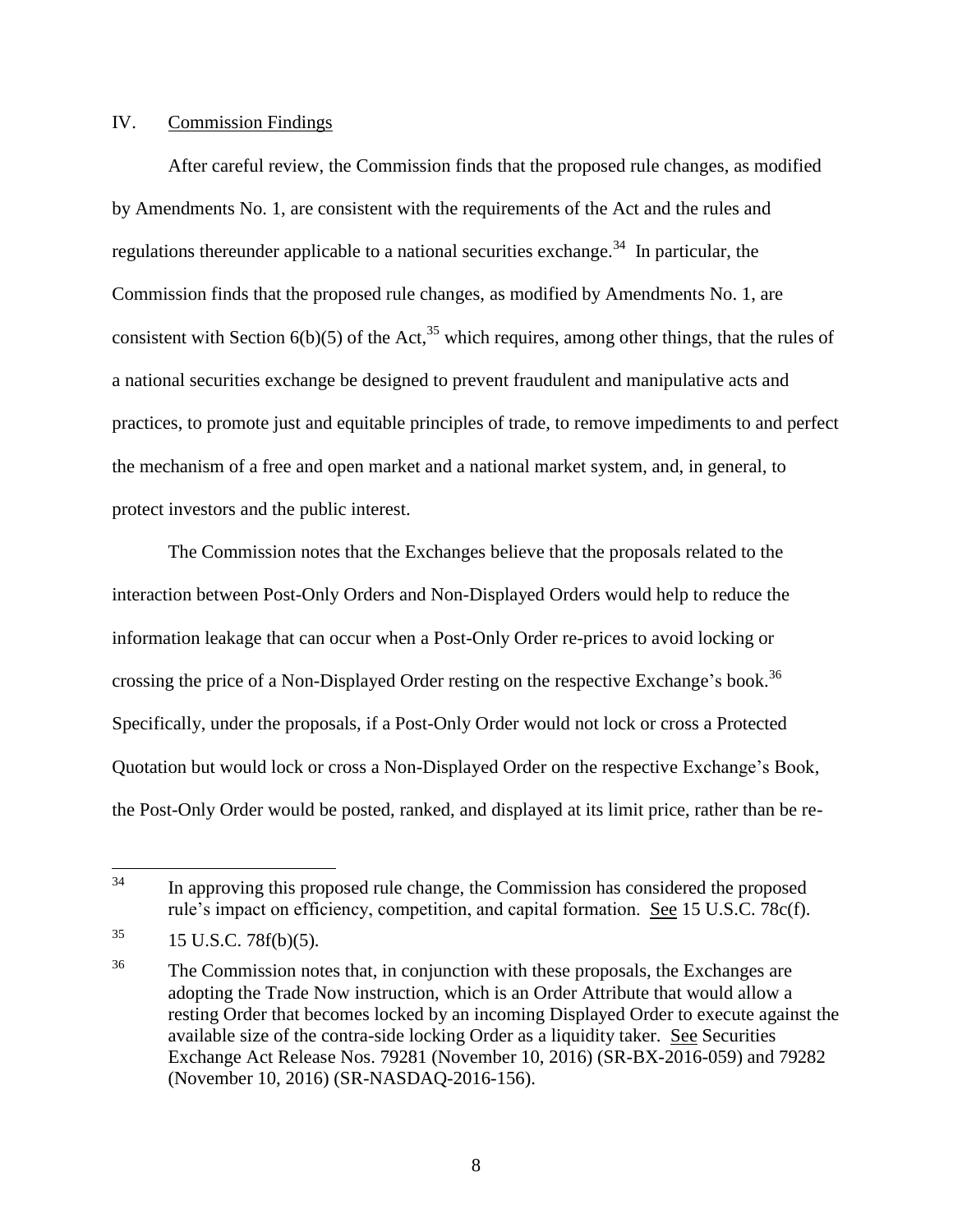priced. In addition, if the adjusted price of a Post-Only Order would lock or cross a nondisplayed price on the respective Exchange's Book, the Post-Only Order would be posted in the same manner as a Price to Comply Order (i.e., displayed at a price one minimum price increment lower than the current Best Offer (for a buy order) or higher than the current Best Bid (for a sell order); ranked with a non-displayed price equal to the current Best Offer (for a buy order) or the current Best Bid (for a sell order)).

The Commission notes that the Exchanges' proposals to discontinue pricing and executing Midpoint Peg Post-Only Orders (Nasdaq only) and Orders with Midpoint Pegging when the NBBO is crossed would reflect that the midpoint of a crossed market is not a clear and accurate indication of a valid price and would avoid mispriced executions. The Commission also notes that this proposed behavior is similar to the rules of other exchanges.<sup>37</sup>

Based on the foregoing and the Exchanges' representations, the Commission believes that the proposed rule changes, as modified by Amendments No. 1, are consistent with the Act.

<sup>37</sup> See, e.g., BatsBZX Rule 11.9(c)(9).